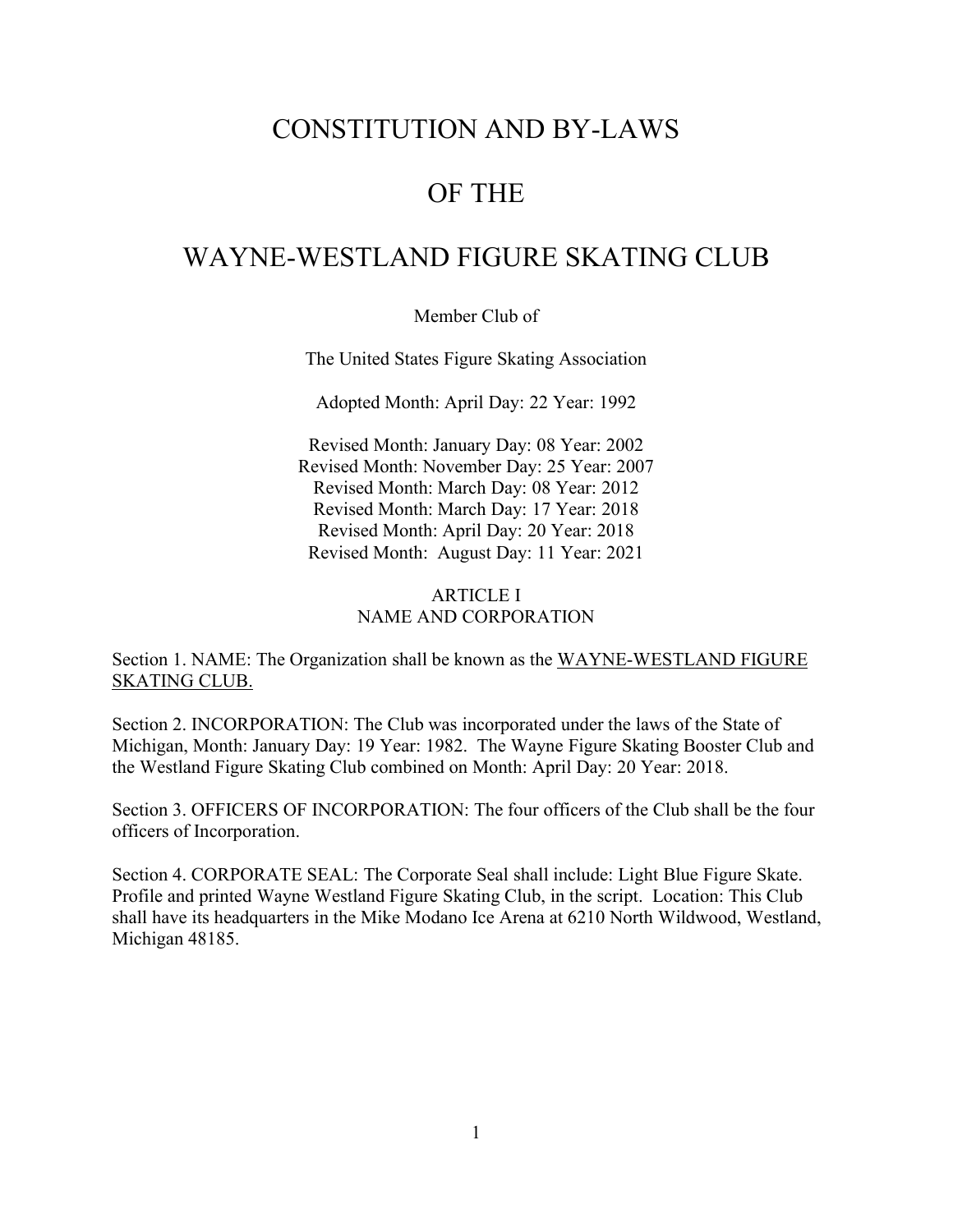#### ARTICLE II PURPOSE

Section 1. Purpose: The purposes of the Club are: To encourage the instruction, practice, maintain supportive health activities, and advancement of the members in compulsory figures, free skating, pair skating, dancing, and all types of figure skating; to encourage and cultivate a spirit of fraternal feeling among ice skaters; to sponsor, to produce, or cooperate in the production of amateur ice shows and competitions, and generally to do and perform such other acts as may be necessary, advisable, proper or incidental in the realization of the objects and purposes of this organization; and to carry out the general policies of the United States Figure Skating.

#### ARTICLE III **OFFICERS**

Section 1. Officers: The officers shall be President, Vice-President, Secretary, and Treasurer. These officers have the same privileges as the Board of Governors.

Section 2. TERM OF OFFICE: Officers shall be elected each year and hold office for one year, beginning June 1st or until their successors are elected.

Section 3. OFFICERS NOMINATIONS AND ELECTION: The candidates for Officers shall be nominated and elected during the first board meeting after the election of the board of governors.

Section 4. METHOD OF VOTING: Vote shall be by ballot, email, and the one receiving the greatest number shall be elected.

Section 5. ELIGIBILITY REQUIREMENTS: Any candidate for the Board of Governors must have been a VOTING member in good standing at the previous election. Professionals or individuals having direct financial dealing with the Club, are excluded from holding office, Except for Professionals (Coaches) can receive payment for services provided during the Ice Show.

#### ARTICLE IV DUTIES OF OFFICERS

Section 1. DUTIES OF PRESIDENT: It shall be the duty of the President to take charge of the Club: to preside at all general membership and Board of Governor meetings. They shall have the full supervision and management of the Club and its property, pending the actions of the Board of Governors: the power to suspend any member for violating the By-laws or Regulation of the Club, pending the approval of the Board: to call special meetings and Club meetings. The President together with the Secretary shall sign all agreements and contracts made by the Club, upon the approval of the Board of Governors.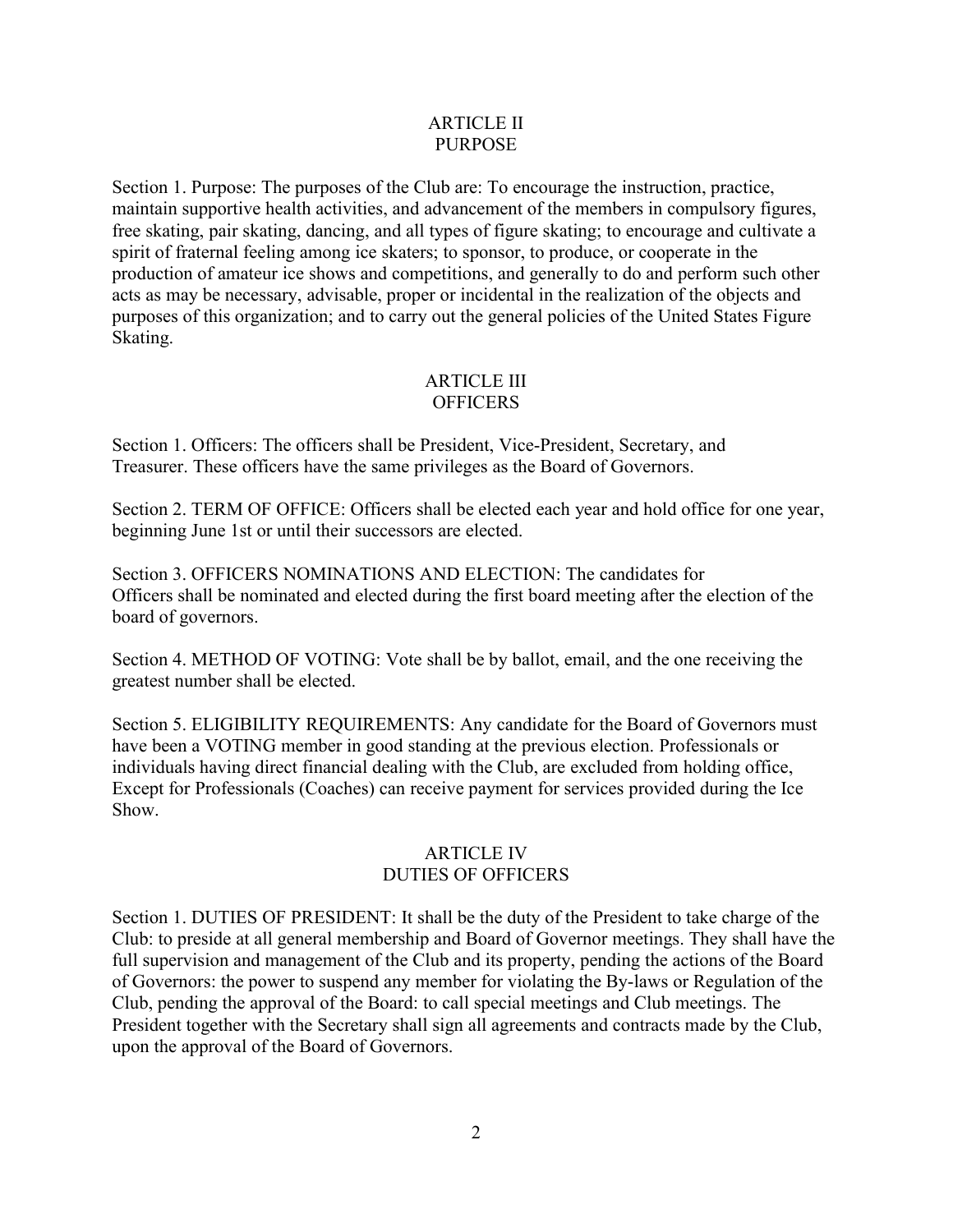Section 2. DUTIES OF THE VICE-PRESIDENT: It shall be the duty of the Vice- President to assist the President in the discharge of their duties and in their absence to assume their duties and officiate in their stead.

Section 3. DUTIES OF THE TREASURER: The Treasurer shall have charge of the funds of the Club and shall keep a record of all receipts and disbursements and shall render a written report monthly, and when requested by the President or a member of the Board of Governors. Disbursements shall be made only upon vouchers approved by the Board of Governors. The Board of Governors shall have the power whenever they deem it necessary to appoint an acting treasurer. All funds shall be deposited in the name of the Club in a bank approved by the Board of Governors or in securities approved by the Board of Governors. All disbursements by check shall be signed by the Treasurer or President or another designated officer or member of the Board of Governors, who are currently named to the Club's bank account. The Club's debit card may be used for US FIGURE SKATING transactions or Club-sponsored events by appropriate chairs or officers. Disbursements for \$500.00 or greater must have a secondary signature by the President or another designated officer or member of the Board of Governors. Moneys shall be set aside, not to exceed \$200.00, as a discretionary fund for the daily operational expenses of the Club.

Section 4. DUTIES OF SECRETARY: It shall be the duty of the Secretary to keep the Minutes of the Meeting of the Club and the Board of Governors and to supervise all reports and documents connected with the business of the Club; to supervise the keeping of a roll of membership together with dates of their election and a record of all members elected, deceased, suspended, or expelled. The Secretary shall supervise the correspondence of the Club, including sending cards, flowers, etc. when necessary to Club members. The Secretary will also prepare and issue notices of all meetings of the Club and Board of Governors.

#### ARTICLE V BOARD OF GOVERNORS

Section 1. NUMBER OF MEMBERS: There shall be a Board of Governors composed of nine (9) regular members of the Club.

Section 2. TERM OF OFFICE: Three (3) members shall be elected each year at the Spring Ice Show. They shall serve for three (3) years.

Section 3. BOARD NOMINATIONS AND ELECTION: The candidates for the Board shall be nominated by a Nominating Committee elected by the Board of Governors as well as by nomination at the regular February membership meeting. Nominees may post information about themselves and their qualifications on the Club Bulletin Board at least one month prior to the Spring Ice Show. The Nominating Committee shall be appointed at the December Board of Governors meeting

Section 4. METHOD OF VOTING: Vote shall be by ballot or email, or text, and the one receiving the greatest number of votes shall be elected.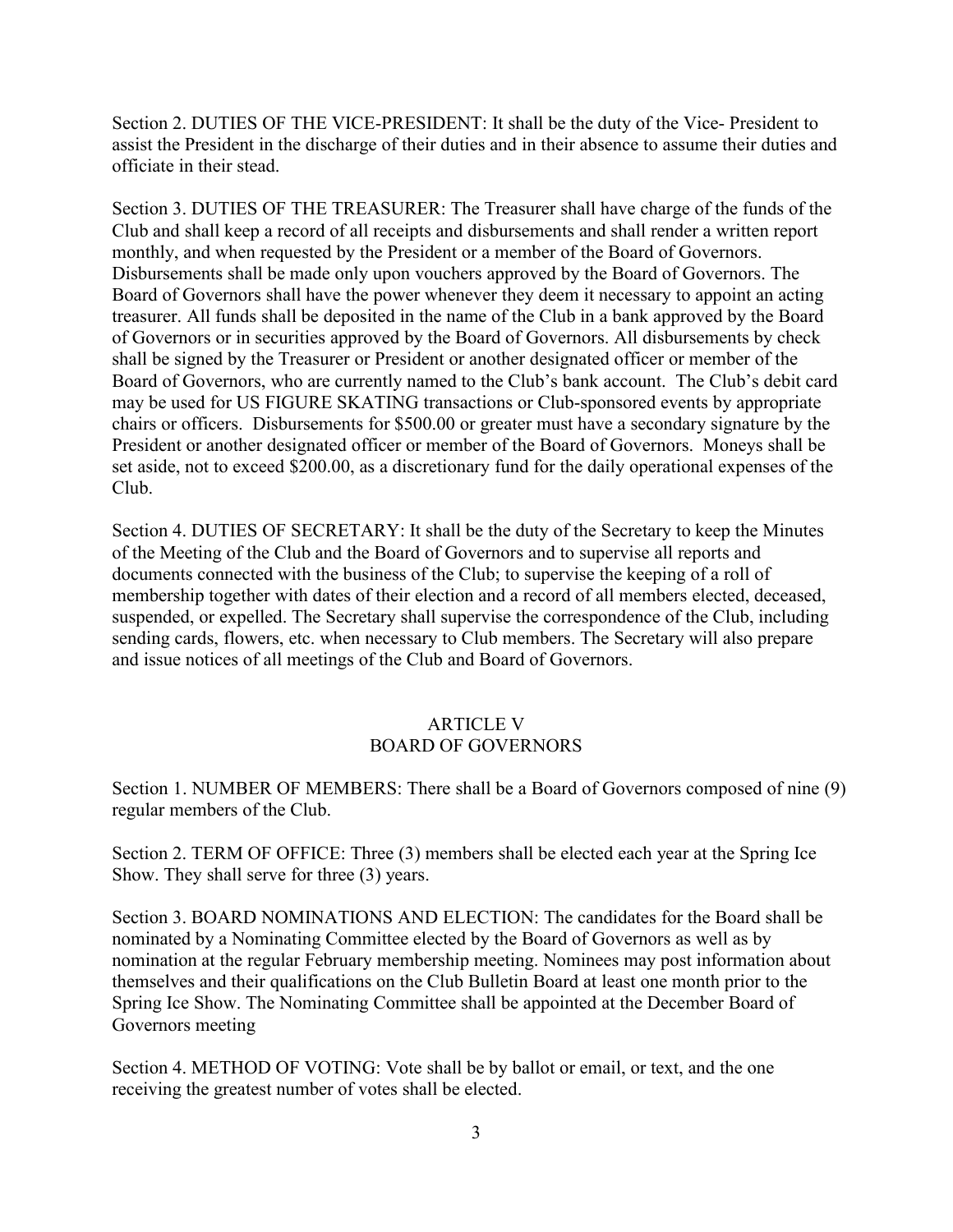Section 5. ELIGIBILITY REQUIREMENTS: Any candidate for the Board of Governors must have been a VOTING member in good standing at the previous election. Professionals or individuals having direct financial dealing with the Club, are excluded from holding office, Except for Professionals (Coaches) can receive payment for services provided during the Ice Show.

#### ARTICLE VI

#### POWERS AND DUTIES OF THE BOARD OF GOVERNORS

Section 1. MEETINGS: The Board of Governors shall meet at least once every month, during the skating season. The date of such meetings shall be stated by the President, or in their absence, by the Vice-President. Any four (4) members of the board may call a board meeting upon written notice to all the members of the Board of Governors, at least three (3) days prior to the meeting.<br>The notice shall state the date of the meeting, the purpose for which the meeting is called, and the names of the four (4) members requesting the meeting. For matters that arise between regularly scheduled Board meetings, an email, telephone, video conference, or text vote may be substituted as long as it is based on a quorum of five (5) votes.

Section 2. QUORUM: Five (5) members shall constitute a quorum, either in person or by phone, or by video conference. Board of Governors member attendance absence is limited to one-third of the meetings per year. If exceeded, that member shall be under board review for further service.

Section 3. AUTHORITY: They shall have entire authority in the management of affairs and finances of the Club and shall have general control of all its property. All rights and powers connected therein shall be vested in them.

Section 4. RULES: They shall make such rules as they deem proper respecting the use of the Club's property: prescribe rules for the admission of strangers: rules for allocation of Club ice: fix penalties for offenses against the rules, and make rules for their own government and for the government of the committees appointed by them.

Section 5. APPROPRIATIONS: All appropriations from the funds of the Club shall be made by the Board of Governors.

Section 6. AUDITS: They shall audit records of the Secretary, Treasurer, and the Committees.

Section 7. INDEBTEDNESS: They shall have the power to limit the indebtedness of a member of the Club.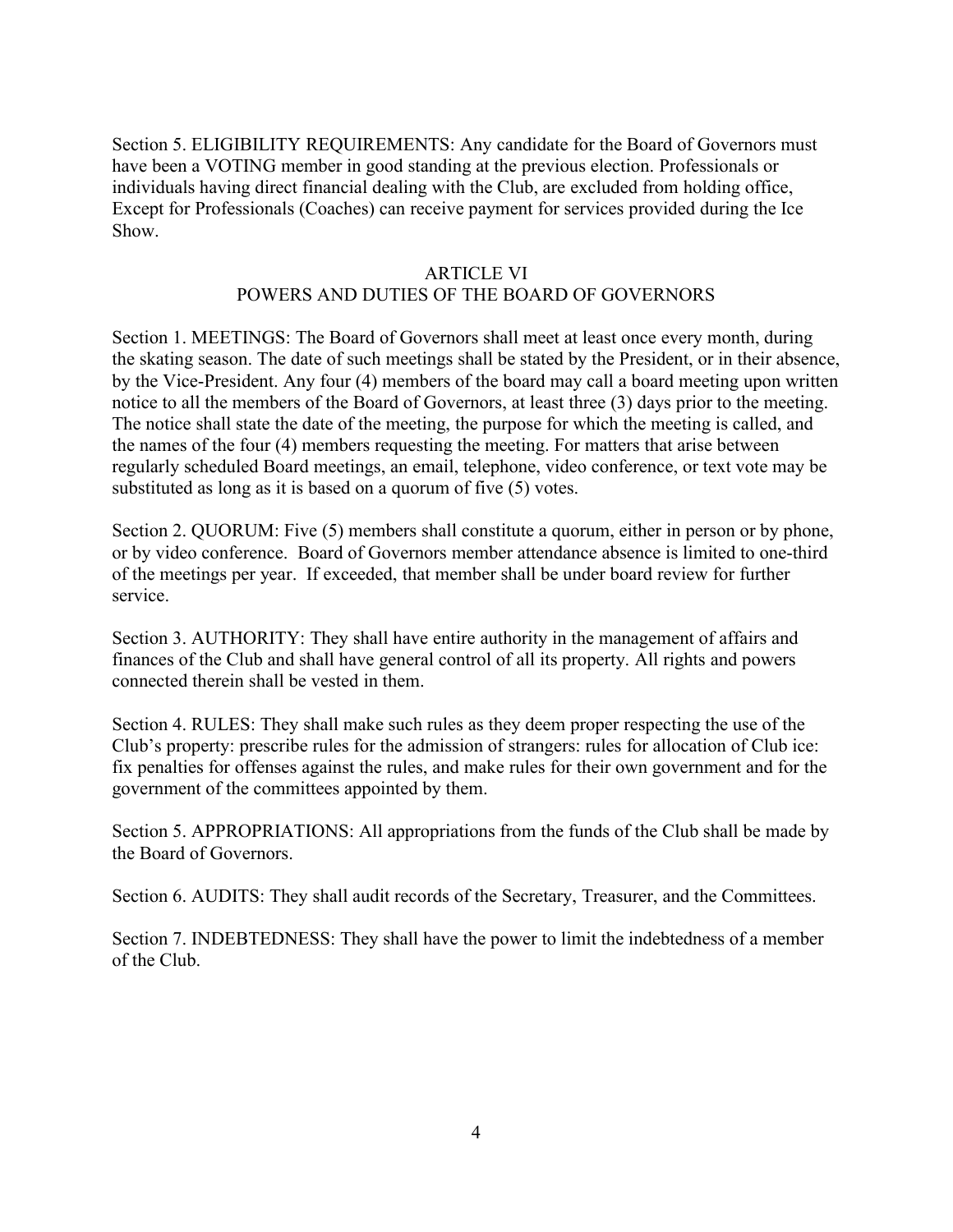Section 8. SUSPEND OR EXPEL: They shall have the power to suspend or expel any member for violations of the Constitution and By-Laws or for conduct which they shall deem improper, but no member shall be expelled or suspended for longer than thirty (30) days without a hearing.

Section 9. READMIT TO MEMBERSHIP: They may, at a regular meeting, readmit to membership, without the payment of a second initiation fee, any former member whose resignation has been fully accepted. Such readmission must be by ballot, and two negative votes shall reject. No rejected candidate shall be again proposed for reinstatement within six months after rejection.

Section 10. DROP AND REINSTATE TO MEMBERSHIP: They may as hereinafter provided, drop from the roll any delinquent member and also may reinstate such members as hereinafter provided.

Section 11. STANDING COMMITTEE: They shall appoint all standing committees with full authority over them except as hereinafter provided and shall appoint such other committees as shall deem necessary.

Section 12. US FIGURE SKATING DELEGATE: They shall electa delegate or delegates to the United States Figure Skating. The Club Secretary shall inform the US FIGURE SKATING Secretary, in writing, of the name and address of the Delegate elected. Such Delegate shall be the representative between the Club and the US FIGURE SKATING and shall attend the US FIGURE SKATING meetings, either in person or by proxy. The Board may, as it sees fit, pay the traveling expenses of the Delegate to the US FIGURE SKATING meetings.

Section 13. CLERICAL ASSISTANCE: They shall have authority to make, in their discretion, appropriations for clerical assistance to the Secretary.

Section 14. EXPENDITURES AND REVENUE: They shall prepare and submit to the stated Fall meeting, a program of anticipated expenditures for the coming year together with proposals of sources of revenue to meet the same.

Section 15. BOARD MEMBER LIMITATION:

Board of Governors member makeup shall be limited to 2 officers as coaches with not more than half the board total. Any candidate for the Board of Governors must have been a VOTING member in good standing at the previous election. Professionals or individuals having direct financial dealing with the Club, are excluded from holding office, Except for Professionals (Coaches) can receive payment for services provided during the Ice Show.

The office of the Board member shall be ipso facto vacated.

1. If they become bankrupt or suspend payments orcompounds with their creditors or makes an authorized assignment or is declared insolvent.

2. If they are found to be a lunatic or becomes of unsound mind.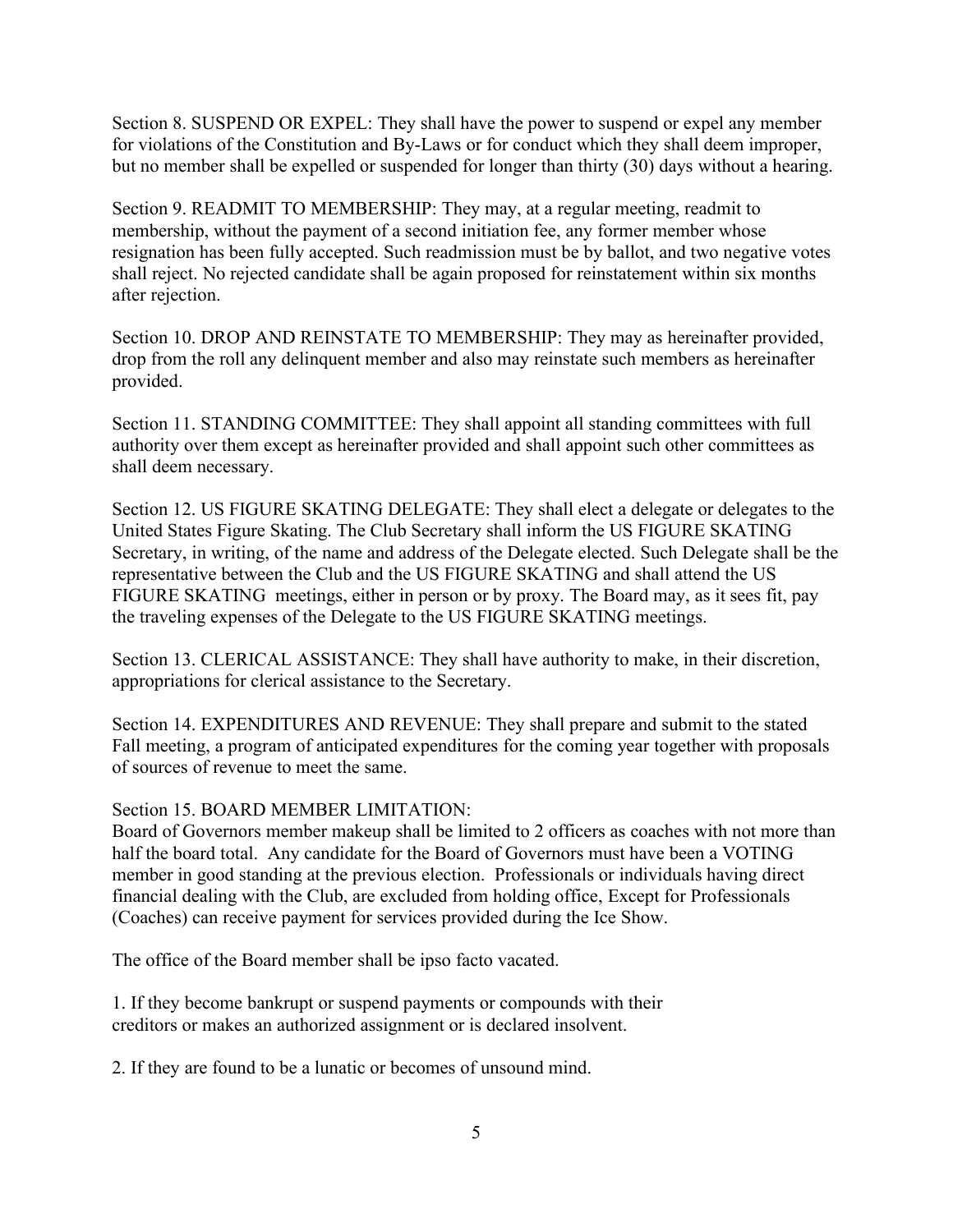- 3. If they are convicted of a criminal offense.
- 4. If by notice in writing to the Club he resigns from office.
- 5. If They are no longer a member of the Club.

#### ARTICLE VII STANDING COMMITTEES

Section 1. NAMES: The Standing Committees shall be:

- Membership Committee,
- Music and Dance Committee,
- Rules and Ice Committee,
- Food and Entertainment Committee,
- Test Committee,
- Competition Committee,
- Fund Raising Committee,
- Publicity Advisory Committee,
- Synchronized Skating Committee,
- Skaters' Advisory Committee,
- Volunteer Committee,
- Ice Show Committee,
- Safe Sport Committee,
- Such other committees as the Board of Governors may deem necessary.

They shall be appointed annually by the Board of Governors at their regular meeting after the annual election.

Section 2. MEMBERSHIP COMMITTEE: The Membership Committee shall consist of three (3) or more members. Greet new members, furnish adequate descriptions of member categories and associated ice programs to the prospective members, and keep current membership lists with the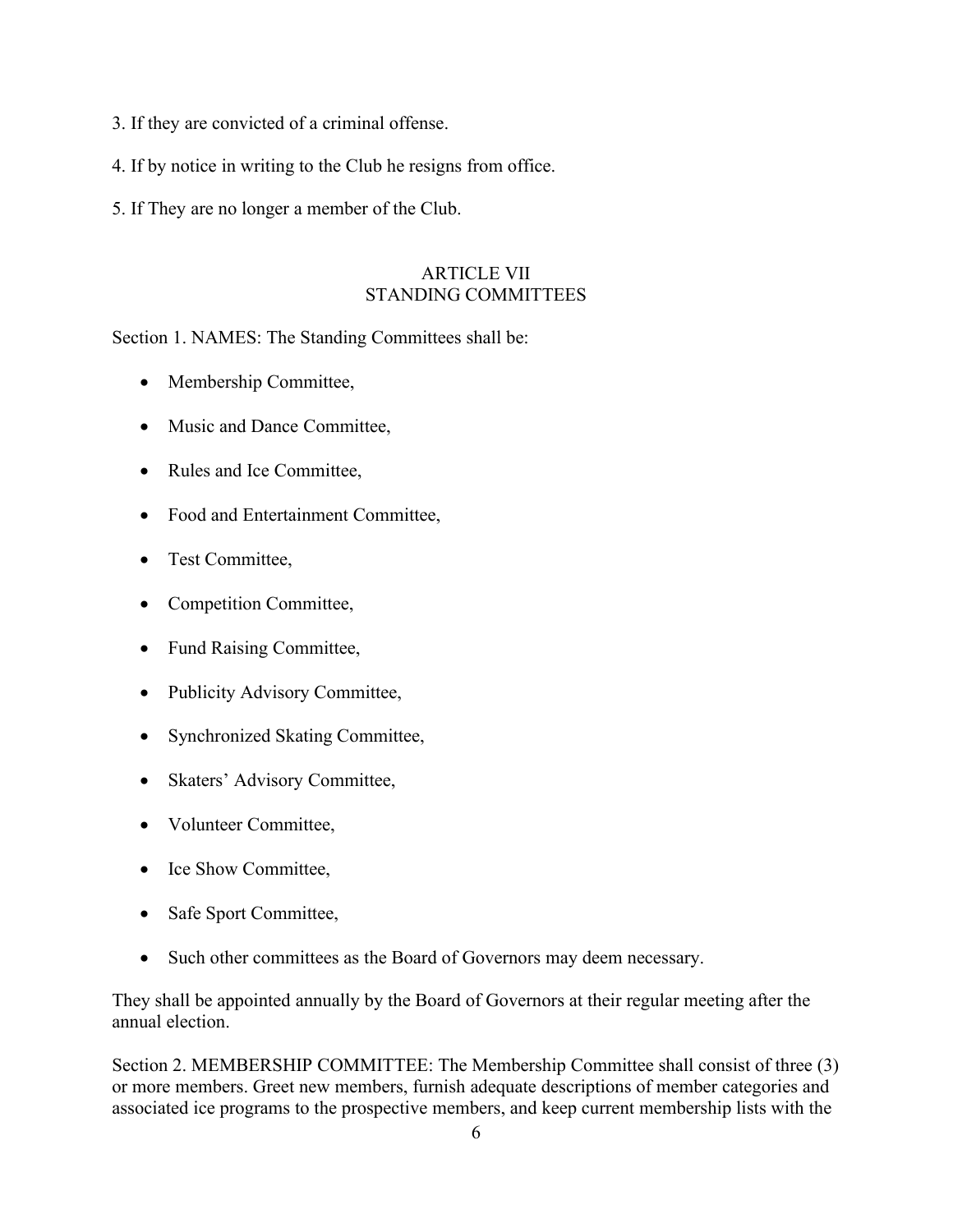Secretary and Treasurer. Prepare and distribute membership application forms, collect membership fees and distribute copies of the bylaws to new members.

Section 3. MUSIC AND DANCE COMMITTEE: This Committee shall consist of three (3) or more members. They shall select and make arrangements for the playing of all music at the Club sessions, entertainment, ice shows, etc. The Committee shall consist of three (3) or more members who shall have complete charge of all dance periods scheduled during Club sessions. They will arrange for time with the Rules and Ice Committee. They shall make up a complete program of dances to fit in the time allotted for dancing by the Rules and Ice Committee. They will also provide and play music during competitions.

Section 4. RULES AND ICE COMMITTEE: The Rules and Ice Committee shall consist of three (3) or more members. They shall make rules and arrangements for the conduct of the Club members during the regular skating sessions and divide the ice time into sections corresponding to the requirements of the Club. Those rules and regulations shall be approved by the Board of Governors and then posted on the Club Bulletin Board.

Section 5. FOOD AND ENTERTAINMENT COMMITTEE: The Food and Entertainment Committee shall consist of three (3) or more members. They shall provide and take charge of social entertainment given by the Club. They shall: Be responsible to provide food for Judges on Test Days. They are also responsible for providing refreshments for other Club functions at the Boards discretion.

They shall submit a financial report to the Board of Governors at their next regularly scheduled meeting after each function.

Section 6. TEST COMMITTEE: The Test Committee shall consist of three (3) or more members.

They shall schedule and conduct US FIGURE SKATING tests, obtaining approved US FIGURE SKATING judges, determine skaters eligibility, collect applications and fees, establish test rules and guidelines for test sessions and supervise all test sessions.

Prepare all required papers, report to various US FIGURE SKATING officials as required, keep appropriate records of members test, order, and distribute awards.

Submit a financial report to the Board of Governors after each test session at the next regularly scheduled Board meetings.

Encourage Club members to train as judges, keep appropriate records oftheir activities, and assist the President in submitting requests for appointments.

Section 7. COMPETITION COMMITTEE: The Competition Committee shall consist of at least three (3) or more members. They shall have complete charge of all Club and inter-club competitions. The decisions shall rest with this Committee as to persons eligible to enter any such competitions.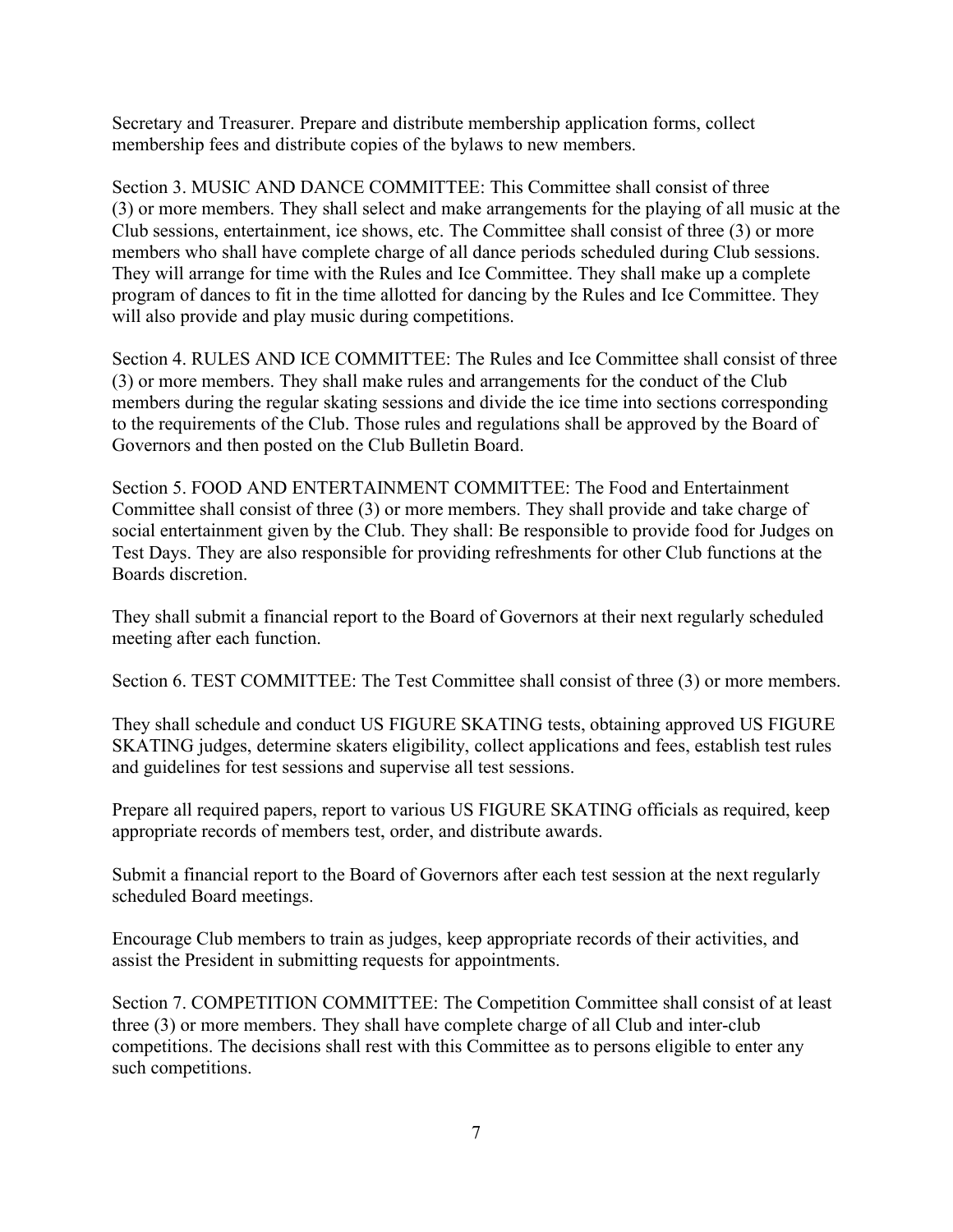Section 8. FUNDRAISING COMMITTEE: The Fund Raising Committee shall consist of three (3) or more members. The Chairman of this Committee MUST be a member of the Board of Governors. This Committee will be responsible for any fundraising ventures. All money-making projects must be approved by the Board of Governors before initiating the project. Funds raised must be reported to the Treasurer.

Section 9. PUBLICITY ADVISORY COMMITTEE: The Publicity Advisory committee shall consist of at least three (3) members. They shall be responsible for releasing information on any activities relating to the Club. This includes notifying local papers as well as notifying the official skating magazines about the Club's activities.

Section 10. SYNCHRONIZED SKATING COMMITTEE: The synchronized skating committee shall consist of at least five (5) members. They shall have responsibility for organizing the synchronized skating teams and their activities, including but not limited to the following:

- Selecting coaches
- Setting rules
- Arranging ice time
- Working with fundraising committee for team fundraising

Section 11. SKATERS' ADVISORY COMMITTEE: The Skaters' Advisory Committee shall consist of at least three  $(3)$  members and one  $(1)$  Board member as a liaison. The members of this Committee shall be active skaters of age twelve  $(12)$  or greater. They will provide the opinion of skaters to the Board of Governors at each meeting. There will be two (2) new members each quarter. The first Committee shall be formed via solicitation of volunteers.

Section 12. VOLUNTEER COMMITTEE: The Volunteer committee shall consist of at least three (3) members. They shall have the responsibility of arranging volunteers to work events and activities of the Club. They will work with other committees as needed to staff events or gather donations. They will secure lists of club members from the Secretary and Membership Chairman.

Section 13. ICE SHOW COMMITTEE: The Ice Show committee shall consist of at least six (6) members who will act as chairmen of such sub-committees as the Ice Show Chairman may designate. The members of the sub-committee should be appointed by the Ice Show committee chairman but approved by the Board of Governors.

Section 14. SAFE SPORT COMPLIANCE COMMITTEE: The SafeSport Compliance Committee shall consist of at least three (3) members. The Chairman of this Committee **MUST** be a member of the Board of Governors. This Committee will be responsible for the implementation and coordination of the US FIGURE SKATING SafeSport Program within the club. The Chairman will serve as the liaison for the US FIGURE SKATING SafeSport Program and work within the club to facilitate the implementation of all aspects of the SafeSport Program.

Section 15. BOARD MEETINGS: The Chairmen of the Standing committees are required by the President to attend regular meetings of the Board of Governors. They may enter into and take part in all discussions but may not vote.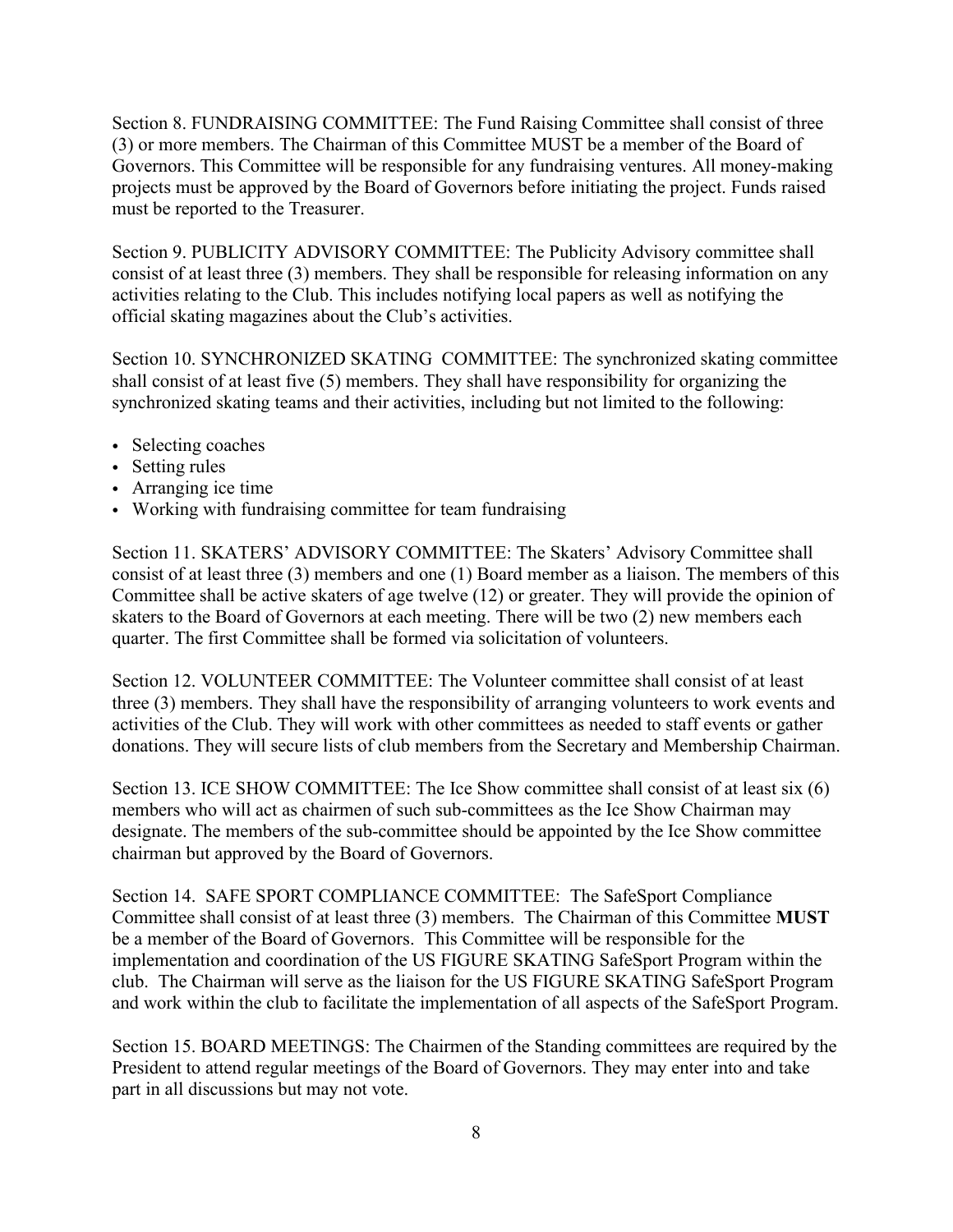Section 16. CHAIRMAN'S PLANNING GUIDE: Every Chairman of every Committee must submit a Chairman's Planning Guide both before as well as after an event has taken place. It should include the following: the purpose of the project, the goals, and objectives of the project. A written follow-up of the project should include a financial statement if applicable, recommendations for future projects relating to this project, and steps taken (in chronological order) that were needed to complete the project.

#### ARTICLE VIII MEMBERSHIP

Section 1. GEOGRAPHICAL SCOPE: Membership shall not be restricted to any designated vicinity.

Section 2. CLASSES FOR MEMBERSHIP:

**FIRST SKATER MEMBERS**: First Skater Members are First Club Members and shall enjoy all privileges of the Club. In addition to the privileges authorized in the US FIGURE SKATING Constitution, the member shall have the right to vote if eighteen years of age or older and receive skating magazine.

**ADDITIONAL SKATER MEMBERS**: Additional Skater Members must reside at the same address as a First Skater Member. They shall enjoy all privileges of the Club, including voting and holding office if they are eighteen years of age or older.

**ASSOCIATE MEMBERS:** Associate Members shall be eighteen years of age or over and First Skater members and shall enjoy all privileges of the Club except ice skating. In addition to the privileges authorized in the US FIGURE SKATING Constitution, the member shall have the right to vote and hold office.

**SECOND CLUB MEMBERS:** Second Club Members shall be able to participate in all WWFSC activities that are available under the rules of said activities. Second, club members cannot vote or hold office.

**COLLEGIATE MEMBERS**: Collegiate Members must be enrolled in college full-time beginning the Fall of the membership year. Membership will continue for (4) years. Collegiate members shall enjoy all privileges of First Skater Members.

**LEARN TO SKATE MEMBERS:** Learn to Skate Members shall be under eighteen years of age. This is a skater-only membership, and they may compete in any Learn to Skate competitions/events. Learn to Skate Members enjoy all the privileges of the Club except testing.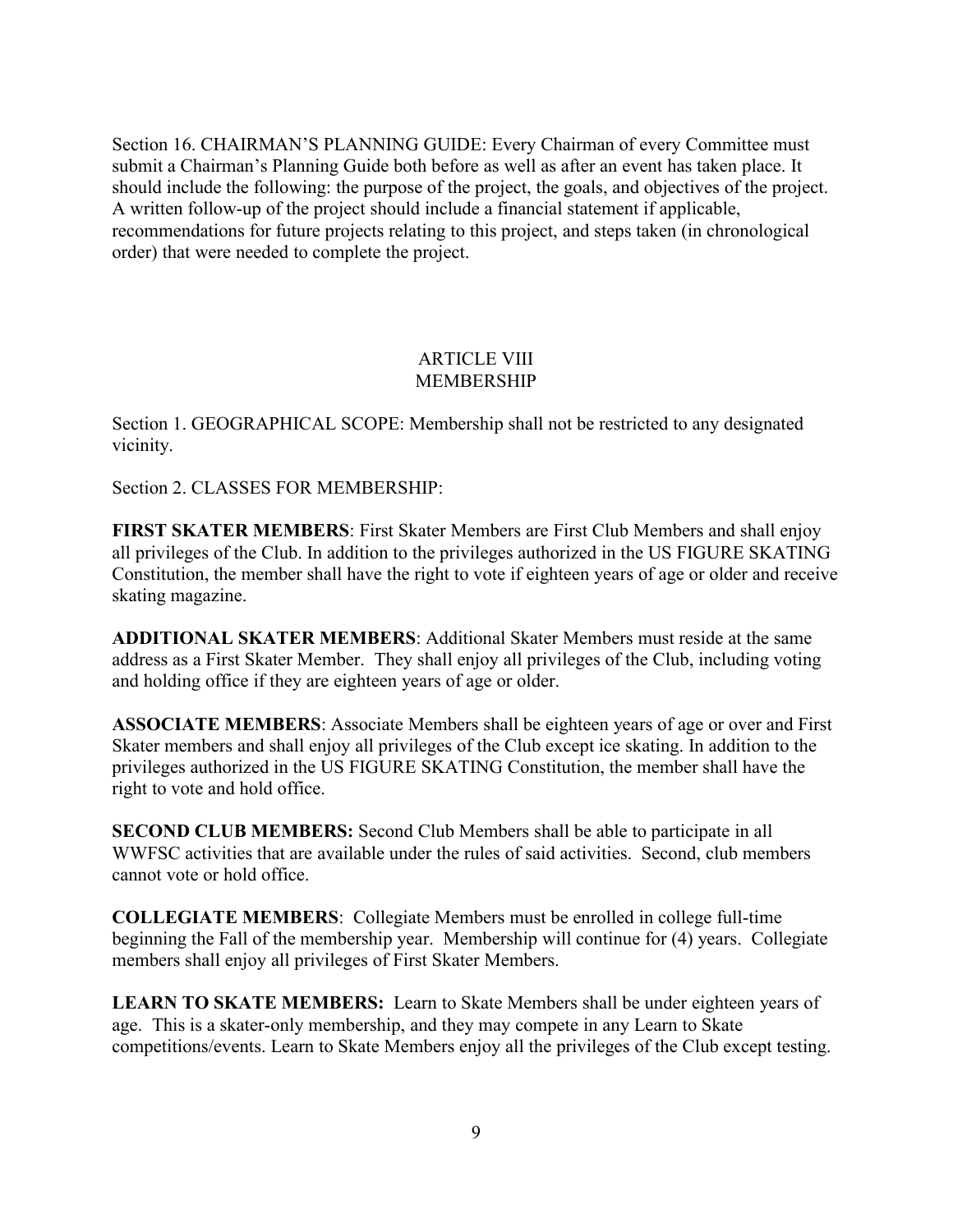**ICE SHOW MEMBERS**: Ice Show members are limited to participating in events related to the annual Ice Revue (Ice Show). This is a non-voting membership.

**PROFESSIONAL MEMBERS**: Professional members have the same rights and privileges as First Skater Members, except as restricted by the US FIGURE SKATING Constitution.

**SPECIAL MEMBERS**: All membership needs not covered by the above shall be brought to the Board of Governors on a case by case basis.

Section 3. APPLICATION FOR MEMBERSHIP: Applications for membership must be subscribed by the candidate, must state their name and address, and include an agreement to comply with the Constitution and By-laws. All applications should be sent to the Membership Committee.

Section 4. ARREARS FOR DUES: Any member in arrears for dues or any other indebtedness shall be notified by mail by the Secretary at their last known address. Their name with the amount due and any additional indebtedness shall be posted on the Club bulletin board as delinquent. If the amount posted is not paid in full within one month thereafter, the name of the delinquent shall be reported by the Secretary to the Board of Governors at their next meeting. The Board of Governors may drop from the roll any name of such delinquent member. A member dropped from the roll for non-payment of dues or other indebtedness may upon payment of same, at the discretion of the Board of Governors, be reinstated to full membership.

Section 5. ARREARS FOR DUES RESTRICTIONS: No member in arrears of dues, or other indebtedness shall be eligible to hold office or be entitled to vote, or enter in any Club tests or competition.

Section 6. RESIGNATION: Any member not in arrears for dues or other indebtedness, may tender a written resignation of their membership to the Secretary, who shall report the same to the Board of Governors, at their next meeting for their action.

Section 7. HONORARY MEMBERS: Honorary members may be elected at any meeting of the Club after recommendations by the Board of Governors, but with three negative votes, they shall be rejected.<br>An Honorary Member shall be free from initiation fees, dues, and/or assessments.

They may represent the Club in exhibitions and attend ice skating sessions under the same rules governing active members. They shall not be nominated or elected to office or a member of the Board. They may be appointed to fill a vacancy on the Board, where only they shall have a vote. Honorary members have no vote unless otherwise provided. They shall have no claim on the assets or property of the Club. They shall not represent the Club in competitions.

Section 8. RESPONSIBILITIES FOR GUESTS: Members shall be responsible for the conduct and indebtedness of all persons admitted to the Club's property at their request.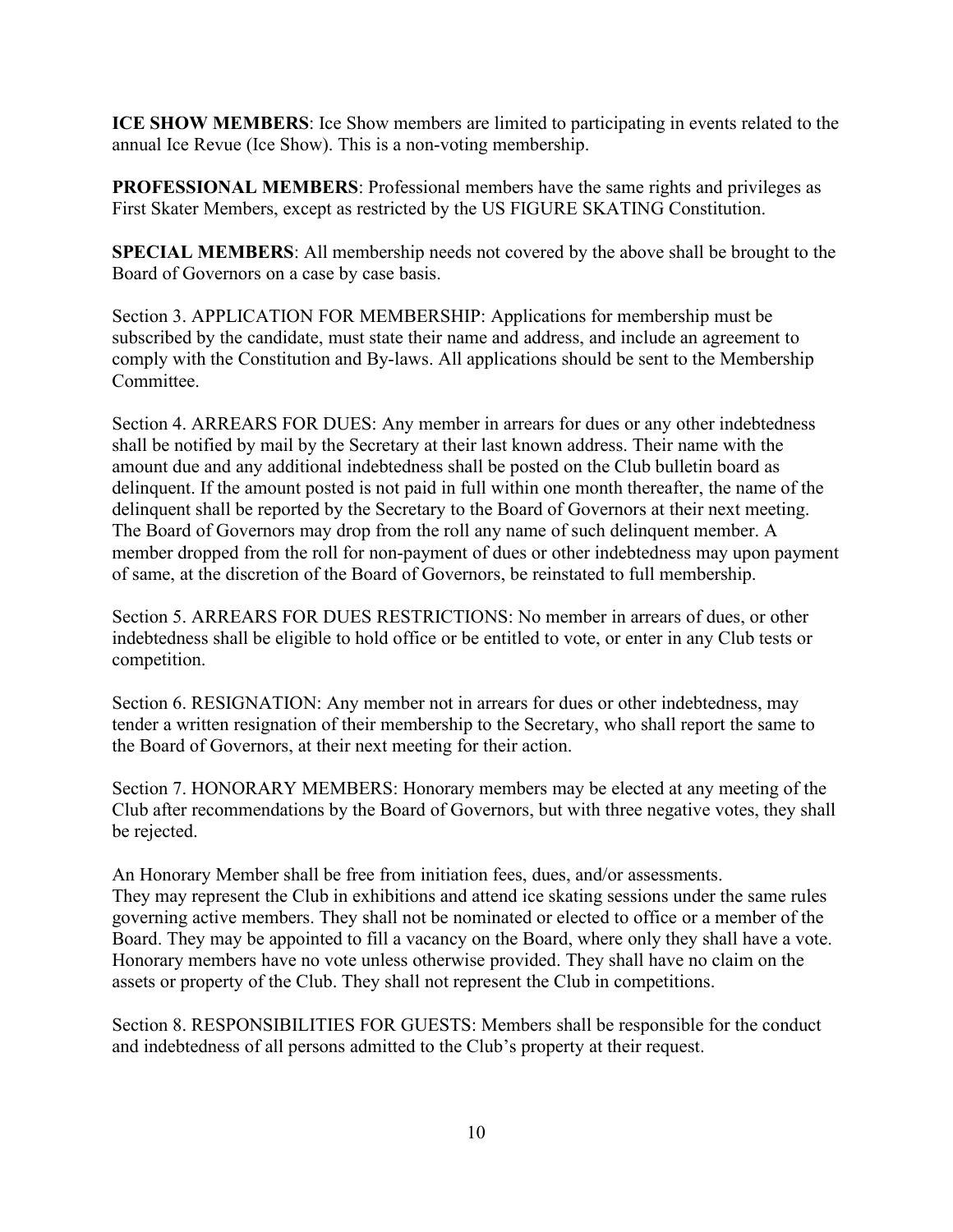Section 9. BOARD APPROVAL FOR COMPETITION AND EXHIBITION: No member or members of the Club shall make an entry in the name of the Club in competition or exhibition except with the approval of the Board of Governors, or someone gave this authority by them.

#### ARTICLE IX CLUB MEETINGS

Section 1. TIME: There shall be three (3) annual Stated Club Membership meetings each year. A Stated Meeting shall be held within one month after the skating season opens in the Fall, a meeting held within the month of February, and within one month after the skating season closes in the Spring.

Section 2. SPECIAL MEETINGS: The Secretary shall call special meetings at the direction of the President, or upon the written request of six (6) Club Members in good standing.

Section 3. QUORUM: Twenty percent (20%) of voting members in good standing shall constitute a quorum for the transaction of business.

Section 4. NOTICES: Notices of Stated and Special Meetings shall be mailed or emailed by the Secretary to every member at least ten (10) days in advance thereof, and/or shall be posted by the Secretary for the same length of time on the Club bulletin board.

Section 5. SPECIAL MEETING LIMITATION: No business shall be transacted at a special meeting except that of which notice was given.

#### ARTICLE X DISCIPLINE

Section 1. METHOD OF PROCEDURE: Any member or members having a complaint against another member for the infraction of any law or rule, other than skating rules, as for conduct injurious to the welfare of the Club, may report the same in writing to the Board of Governors. Such complaint shall set forth the facts of the case, together with the names of witnesses, if any. After receiving such a complaint, a meeting of the Board of Governors shall be held as soon as practicable to investigate the same. The complainant or complainants, and the member complained of, shall receive at least seven (7) days notice of such meeting and may be heard with their witnesses. The statements and evidence shall be reduced to writing and filed with the Secretary, and they shall mail copies thereof to the complainant or complainants and to the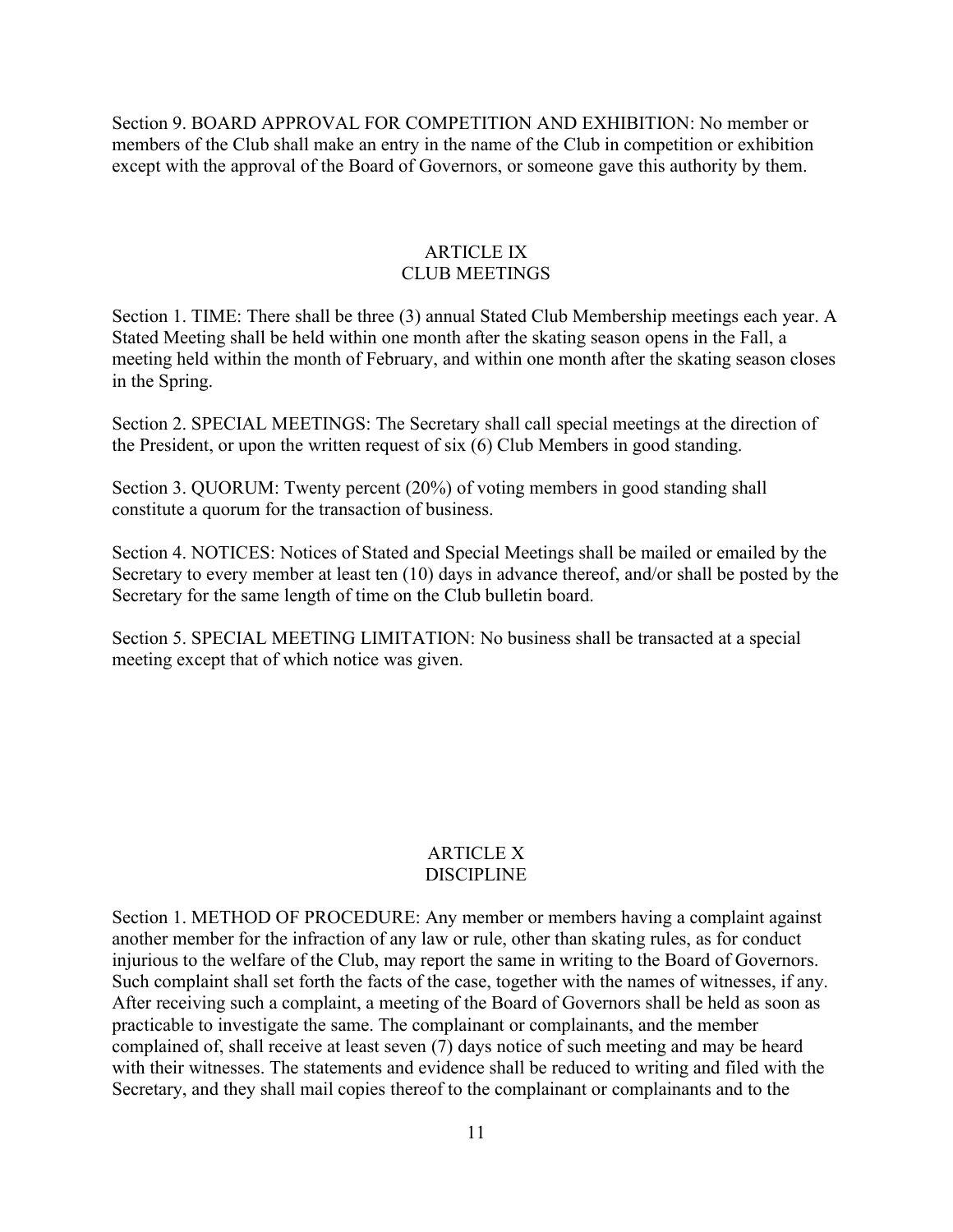member complained of. An appeal from the decision of the Board of Governors may be taken to the Club within seven (7) days thereafter, by serving upon the Secretary a written notice of such appeal. A special meeting shall thereupon be called for the consideration of the case, and a twothirds vote shall be necessary to reverse the decision of the Board of Governors.

#### ARTICLE XI FEE, DUES, AND ASSESSMENTS

Section 1. FEES, DUES, AND ASSESSMENTS: Shall be set at the discretion of the Board of Governors.

Section 2. SUBSCRIPTION TO SKATING MAGAZINE: One (1) subscription per family living at the same address is included in the registration fees and increases general interest in the sport if read by all members.

Section 3. GUESTS: A visiting skater from an out-of-town member club of US FIGURE SKATING may skate on Club ice, providing a designated fee is paid. Guest skaters may be denied access to any skating session if said session appears hazardous and/or overcrowded.

#### ARTICLE XII BY-LAWS

#### AMENDMENTS TO THE BYLAWS

Section 1. These bylaws may be amended by a two-thirds vote of the Board of Governors at any regularly constituted meeting thereof.

#### ARTICLE I ORDER OF BUSINESS

Section 1. SEQUENCE: At *Stated* and *Special* Meetings, the following order of business shall be observed:

- 1. Roll Call
- 2. Reading of the Minutes of the previous meetings
- 3. Reports of Officers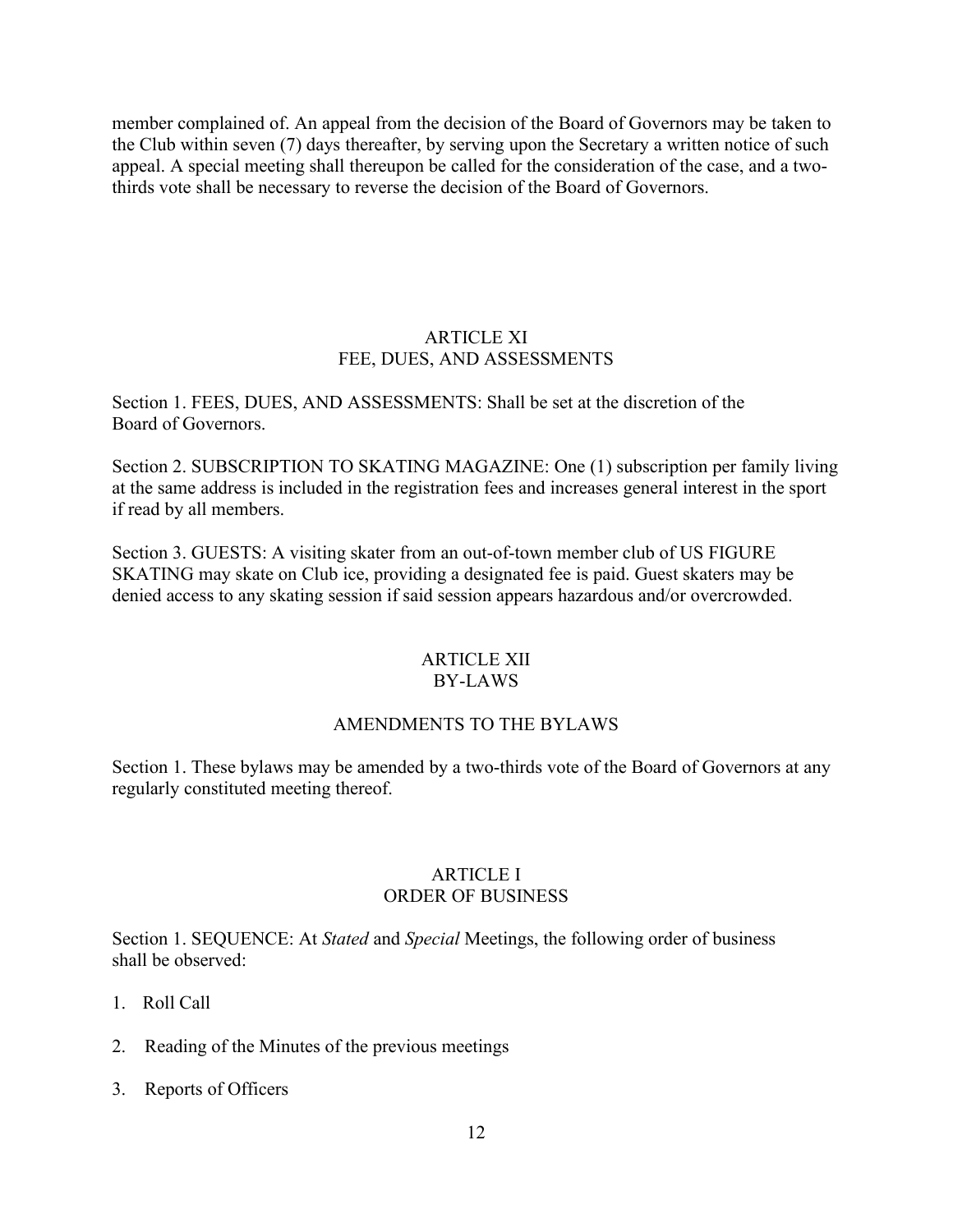- 4. Reports of Committees
- 5. Election of Officers
- 6. Unfinished Business
- 7. New business
- 8. Adjournment

#### ARTICLE II RULES OF ORDER

Section 1. ORDER OF MOTIONS: When a question is before the meeting, no motion shall be entertained except:

- 1. To adjourn
- 2. To lay on the table
- 3. The previous question
- 4. To postpone
- 5. To commit
- 6. To amend

Which several motions shall have precedence in the order above given, and the first three shall be decided without debate.

Section 2. YEAS AND NAYS: If any two members shall request, the Yeas and Nays shall be called upon any question, whereupon each member present shall vote as their name is called, without debate, unless excused from voting by the meetings, and the vote so taken shall be recorded in the Minutes.

Section 3. TO RECONSIDER: A motion to reconsider must be made by a member who voted with the majority, and at the same or succeeding meeting.

Section 4. MAJORITY VOTE: Except as otherwise provided, all questions shall be determined by a majority vote.

The Chairman may vote only in case of a tie, except when the yeas and nays are ordered, in which case the Chairman shall vote when their name is called. If the result is then a tie, the motion shall be declared lost.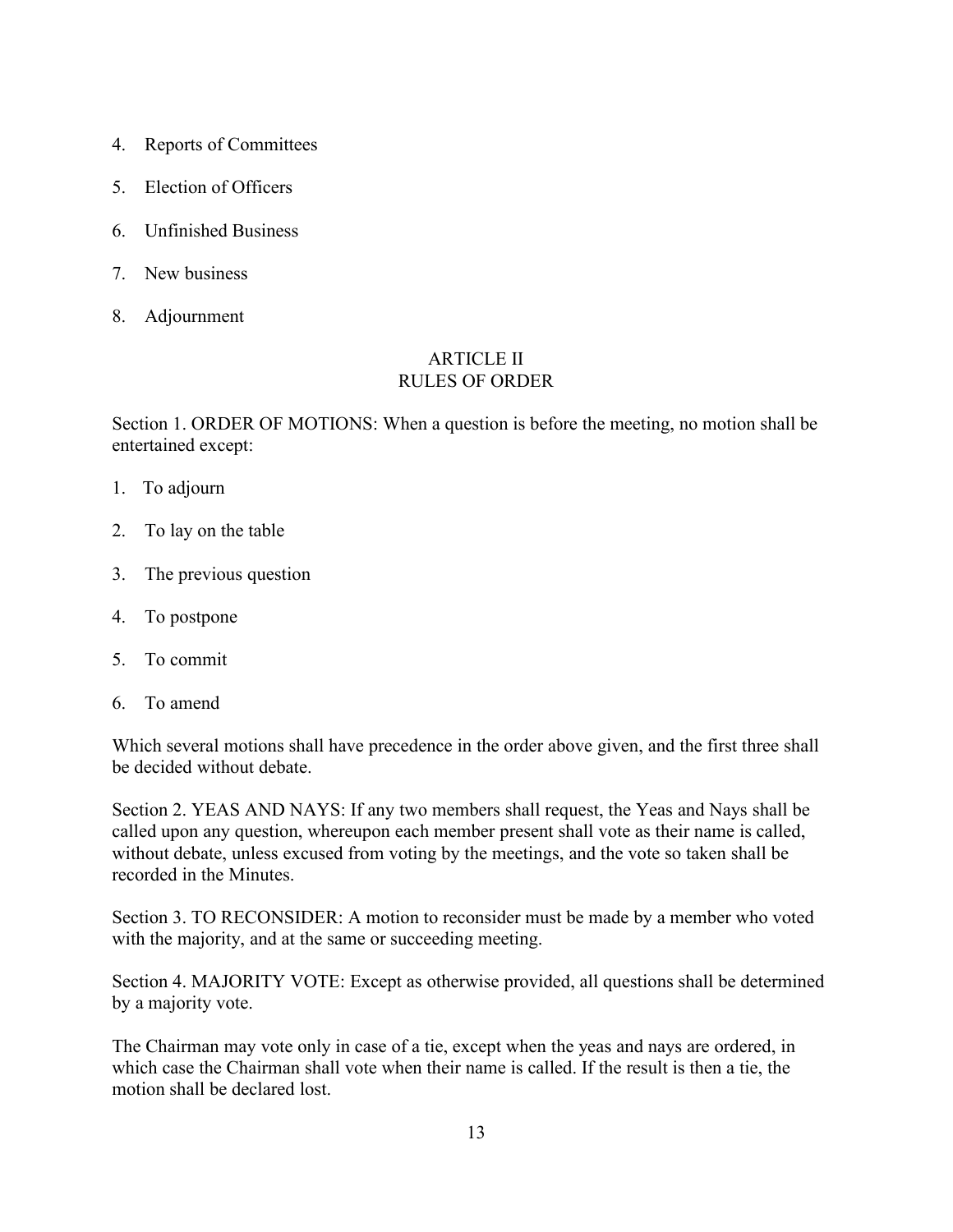Section 5. ROBERT'S RULES OF ORDER: All questions of parliamentary practice not herein provided for shall be determined in accordance with Robert's Rules of Order.

## CHAIRMAN'S PLANNING GUIDE

Classification: Ways and Means, Personal Development, Social Development Other:\_\_\_\_\_\_\_\_\_\_\_\_\_\_\_\_\_\_\_\_\_\_\_\_\_\_\_\_\_\_\_\_\_\_\_\_\_\_\_\_\_\_\_\_\_\_

# **Proposed Project**

1. What is the purpose of this project?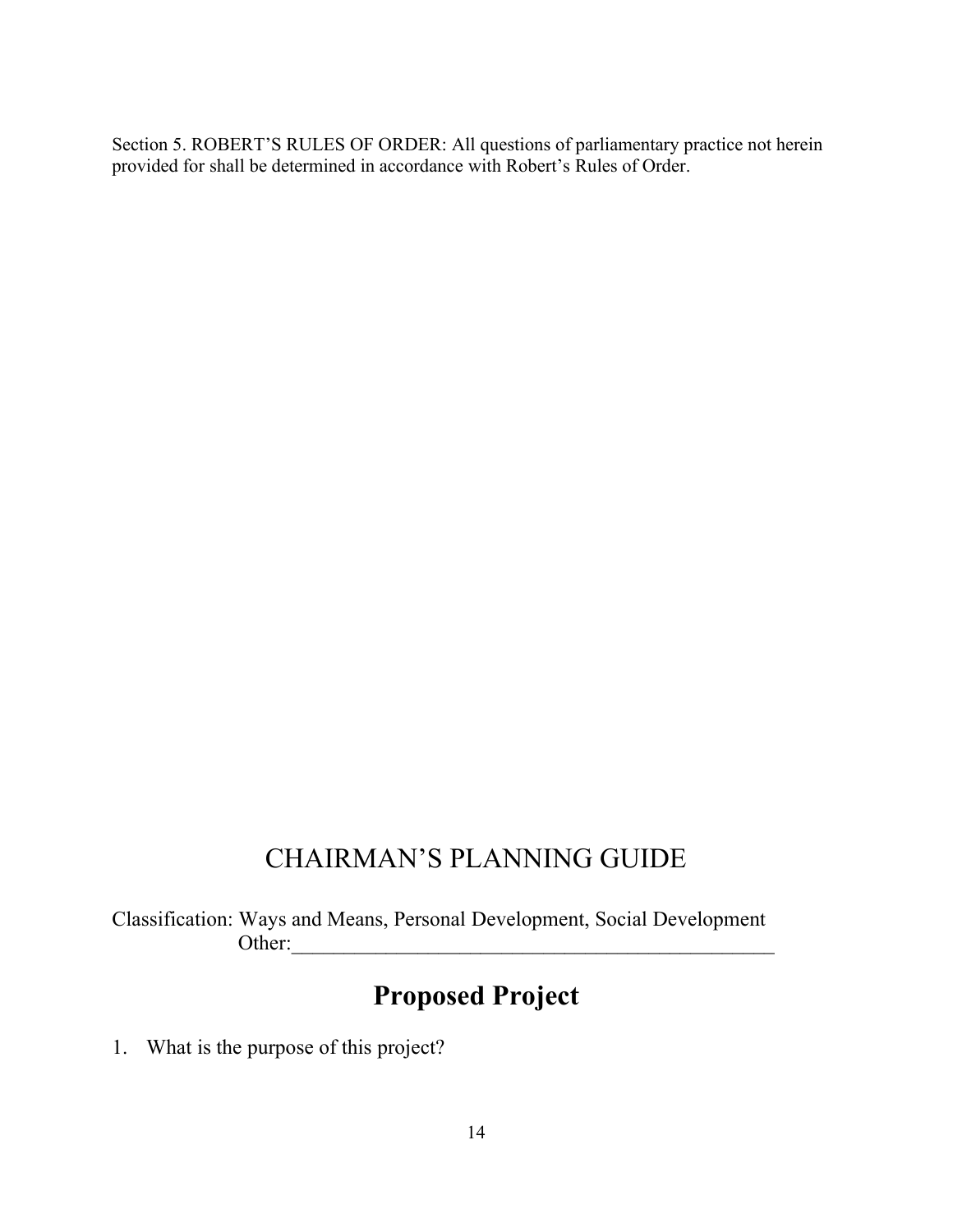2. What and or who will benefit from this project?

3. Please list the steps chronologically to be taken to complete the project.

4. Please list your objectives or goals. Please include the following items in addition to your specific goals: involvement of the membership, monetary gains (if any), personal gain to individuals.

5. Please attach a proposed, detailed budget and request for the allocation.

### CHAIRMAN'S PLANNING GUIDE FOLLOW UP

6. Was your project successful, and please state why or why not?

7. Please list the actual steps that were taken to complete the project chronologically.